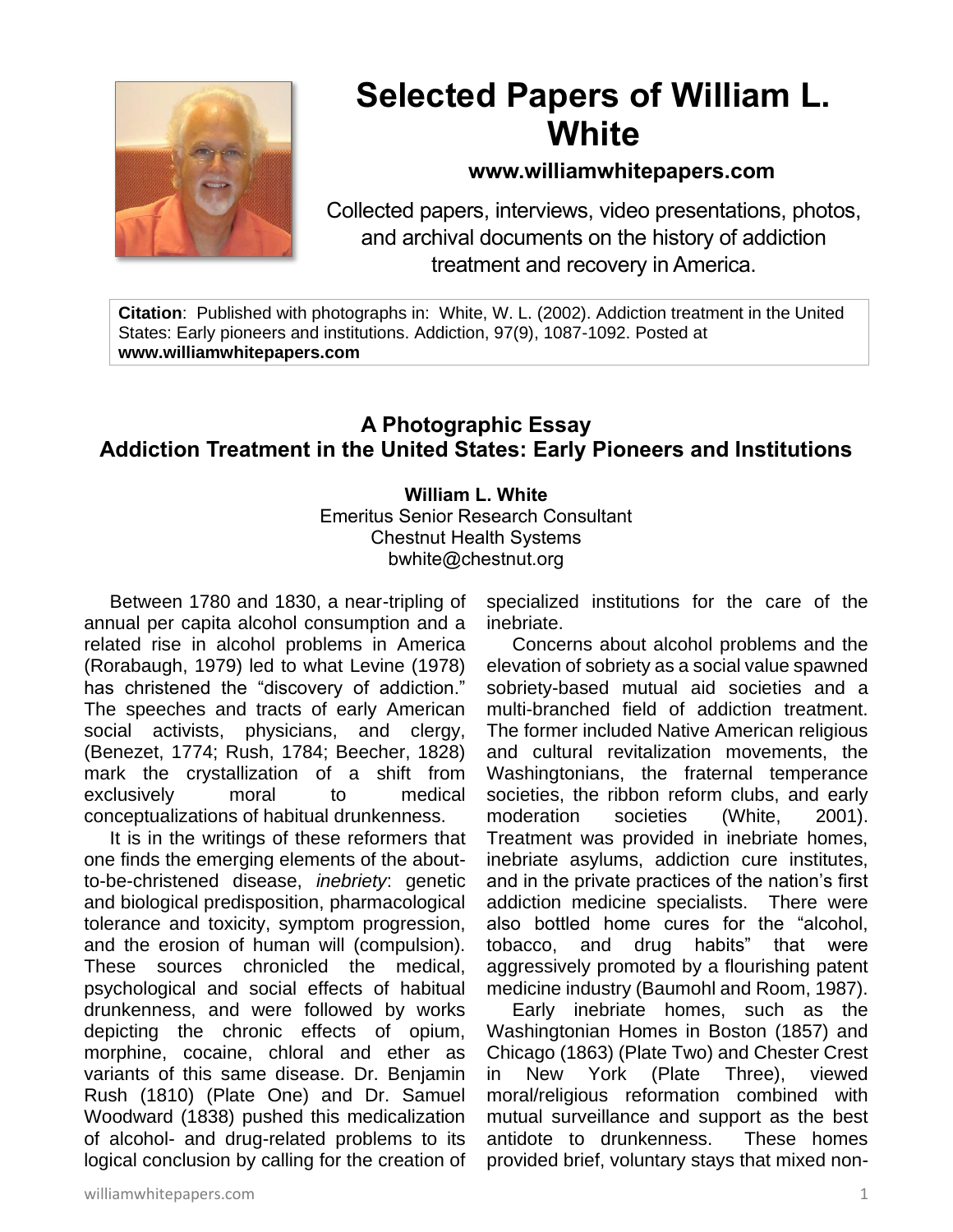medical detoxification, isolation from drinking subcultures, moral suasion, and enmeshment in new sobriety-based social fellowships. In the 1870s and 1880s, urban missions and rural inebriate colonies provided more explicitly religious pathways of alcoholism recovery.

The first medically oriented inebriate asylums were modeled after state-operated insane asylums. They differed from inebriate homes in their emphasis upon legal restraint, prolonged institutionalization (1-3 years), and more physical methods of treatment. The first of these institutions, the New York State Inebriate Asylum (Plate Four) opened in 1864 under the leadership of Dr. James Edward Turner (Plate Five). Other facilities like Walnut Lodge Hospital for Inebriates (1880) (Plate Six) followed that were run as private hospitals.

The inebriate homes and asylums received financial support from state legislatures, liquor license revenues, religious and temperance organizations, private philanthropists and from patient fees.

The leaders of the inebriate homes and asylums came together in 1870 under the leadership of Dr. Joseph Parrish and founded the American Association for the Cure of Inebriates (AACI). The AACI's founding principles declared:

*1. Intemperance is a disease.*

*2. It is curable in the same sense that other diseases are.*

*3. Its primary cause is a constitutional susceptibility to the alcoholic impression.*

*4. This constitutional tendency may be either inherited or acquired.*

The principles went on to call for the legal recognition of intemperance as a disease and the creation of inebriate homes and asylums throughout the country (Proceedings, 1870).

In 1876, the AACI began publishing the *Journal of Inebriety* (Plate Seven) under the editorship of Dr. T.D. Crothers (Plate Eight). The conceptualization of addiction as a treatable disease during the late nineteenth century pervaded such addiction medicine texts as Albert Day's *Methomania* (1867), Robert Parrish's *Alcoholic Inebriety* (1883), and T.D. Crothers' *The Disease of Inebriety*  *from Alcohol, Opium and other Narcotics* (1893).

The pages of the *Journal of Inebriety* reveal sustained controversies about the nature of inebriety, the value of liberty versus restraint in its treatment, the merits of rapid versus gradual withdrawal, and the best methods of managing the asylum (Crothers, 1912). There were even controversies over who could best provide services to the inebriate. In 1897, T.D. Crothers castigated those who advocated for the use of "reformed men" as asylum managers on the grounds that such men were "incompetent by reason of organic defects" and would likely relapse if they chose to work with inebriates.

The most controversial branch of nineteenth century addiction treatment in America encompassed the proprietary addiction cure institutes and proprietary home cures. The best known of these institutes was founded in 1879 by Dr. Leslie Keeley (Plate Nine), who went on to franchise more than 120 Keeley Institutes in North America and Europe. Dr. Keeley also sold the bottled Double Chloride of Gold Cures for drunkenness, opium addiction and the tobacco habit by mail order. The for-profit addiction treatment franchises–the Keeley, Gatlin, Neal, Empire, Oppenheimer, Key Institutes, among the most prominent–claimed they could cure addiction faster, cheaper and more successfully than the inebriate homes and asylums. These widely advertised institutes (Plate Ten) often recruited their patients through the promise of a medicinal specific that could quickly destroy all craving for alcohol, morphine or cocaine. The institutes often combined hypodermic injections (Plate Eleven), oral tonics, and participation in patient-run support societies such as the Keeley Leagues (Plate Twelve) (White, 1998, 2001).

Inebriate homes and asylums, and proprietary addiction cure institutes, briefly flourished in America in the 1880s and early 1890s, but were never able to garner sustained public support or scientific credibility. Inadequate clinical technologies, exposès of ethical abuses in the field's clinical and business practices, economic depressions, and the larger stigmatization, demedicalization and criminalization of alcohol and other drug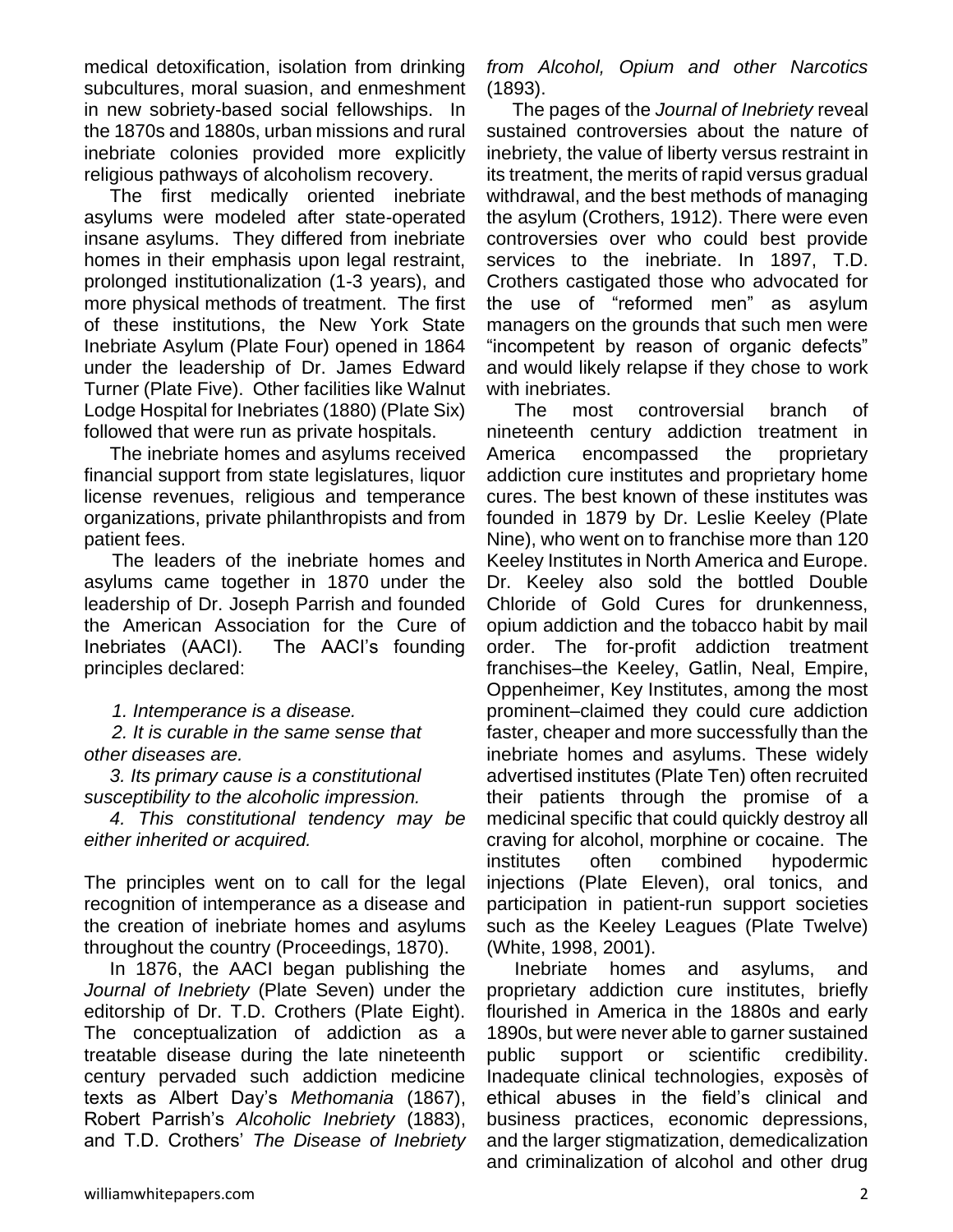problems led to the virtual collapse of America's first era of addiction treatment. Of the hundreds of nineteenth century treatment institutions, few survived the first two decades of the twentieth century. *The Journal of Inebriety* ceased publication in 1914 and its parent organization disbanded without notice in the early 1920s (White, 1998). When recovery mutual aid societies and new treatment programs were re-birthed in America during the middle decades of the 20th century, its leaders new little of this earlier era. It is only in recent years that the historical reconstruction of this lost period has begun.

America was not alone in its discovery of addiction and some have argued that she was not the first to discovery this phenomenon (Porter, 1985; Warner, 1994). The medicalization of alcohol and other drug problems gained similar prominence in Europe in the nineteenth century. There were more than sixty European facilities specializing in the treatment of addiction founded in the late nineteenth century, and such institutions also operated in Australia, China, India and Africa. Professional societies for the study and treatment of addiction were established in England, France, Switzerland, Germany and Sweden, and the first International Congress of these societies was held in London in 1887 (Crothers, 1893). In future photo essays, we will attempt to visually portray this global story of the rise of addiction and its treatment.

## **REFERENCES**

- Baumohl, J. and Room, R. (1987). Inebriety, doctors, and the state: Alcoholism treatment institutions before 1940. In: Galanter, M. Ed. *Recent Developments in Alcoholism*: Volume Five, pp 135-174. NY: Plenum Publishing.
- Beecher, L. (1828). *Six sermons on the nature, occasions, signs, evils and remedy of intemperance*. Boston: T.R. Martin (Third Edition).
- Benezet, A. (1774). *The Mighty Destroyer Displayed in Some Account of the Dreadful Havoc Made by the Mistaken Use as Well as Abuse of Spiritous Liquors.* Philadelphia: Joseph Crukshank.
- Crothers, T.D. (1893). *The Disease of Inebriety from Alcohol, Opium and other Narcotic Drugs*. New York: E.B. Treat.
- Crothers, T.D. (1897). Editorial: Reformed men as asylum managers. *Journal of Inebriety* 19:79-80.
- Crothers, T.D. (1912). A review of the history and literature of inebriety. The first journal and its work to the present time. *Journal of Inebriety*, 33:139-151.
- Levine, H. (1978). The discovery of addiction: Changing conceptions of habitual drunkenness in America. *Journal of Studies on Alcohol*, 39(2):143-174.
- Porter, R. (1985). The drinking man's disease: The 'pre-history' of alcoholism in Georgian Britain. *British Journal of Addiction*, 80:385- 396.
- Proceedings of the First Meeting. (1870). American Association for the Cure of Inebriates. Philadelphia: Henry Ashmead, Printer.
- Rorabaugh, W. (1979). *The Alcoholic Republic: An American Tradition.* Oxford: Oxford University Press.
- Rush, B. (1784). *An Inquiry into the Effect of Ardent Spirits upon the Human Body and Mind, with an Account of the Means of Preventing and of the Remedies for Curing Them,* 8th rev. ed. (1814). Brookfield: E. Merriam & Co.
- Rush, B. (1810). Plan for an Asylum for Drunkards to be Called the Sober House, reprinted in: Corner, G. Ed. (1948). *The Autobiography of Benjamin Rush.* Princeton: Princeton University Press.
- Warner, J. (1994). "Resolv'd to drink no more": Addiction as a preindustrial construct. *Journal of Studies on Alcohol* 55:685-691.
- White, W. (1998). *Slaying the Dragon: The History of Addiction Treatment and Recovery in America*. Bloomington, IL: Chestnut Health Systems.
- White, W. (2001). Pre-A.A. alcoholic mutual aid societies. *Alcoholism Treatment Quarterly* 19(2):1-21.
- Woodward, S. (1838). *Essays on Asylums for Inebriates.* Worcester, MA.

**Acknowledgment**: We would like to express appreciation to the following institutions and individuals for permission to reprint the